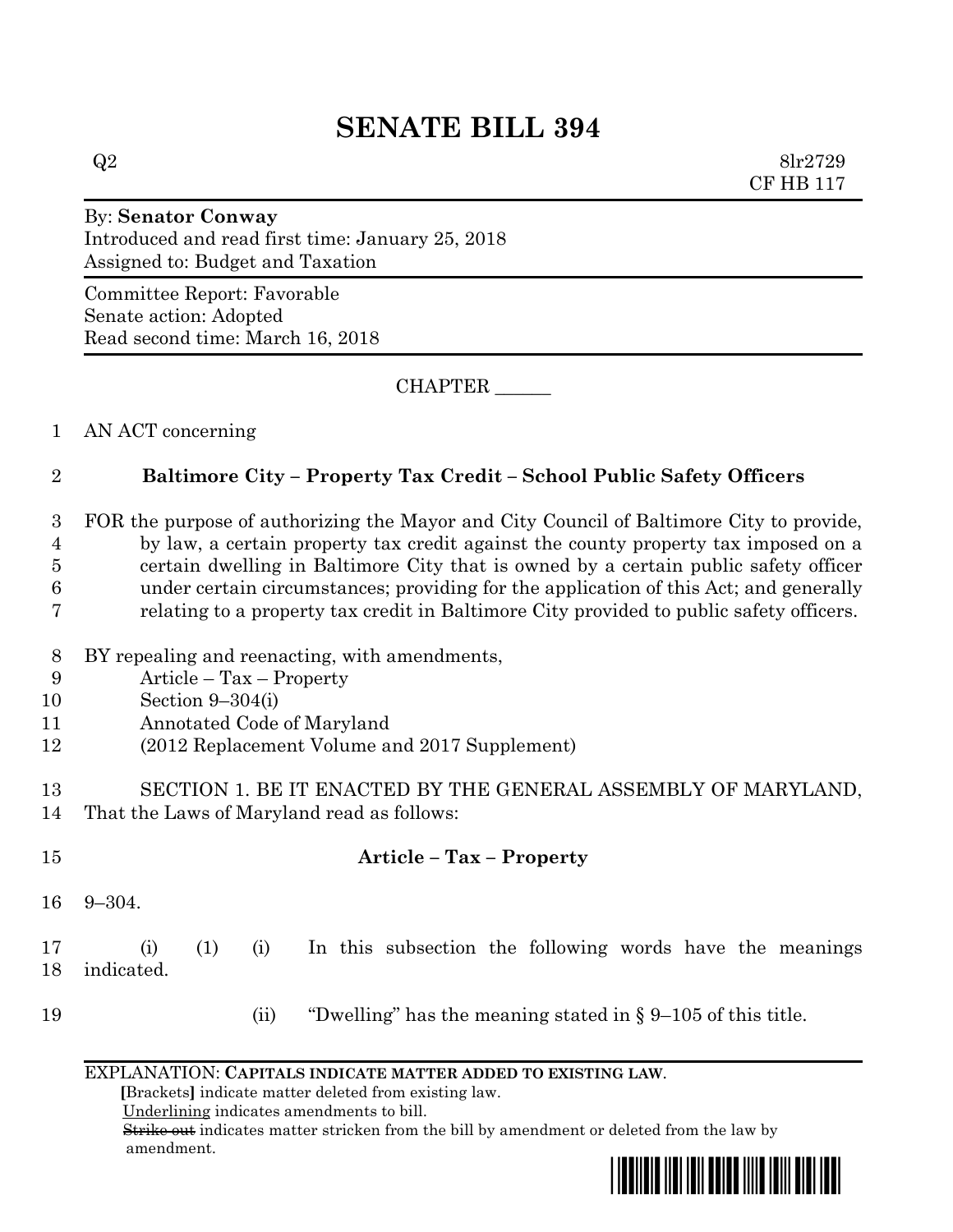## **SENATE BILL 394**

| $\mathbf{1}$<br>$\sqrt{2}$<br>3 | "Public safety officer" means a firefighter, an emergency medical<br>(iii)<br>technician, or a law enforcement officer who is a sworn member of and employed full time<br>by:                                                                                                                                                                                     |  |  |  |  |  |  |  |  |
|---------------------------------|-------------------------------------------------------------------------------------------------------------------------------------------------------------------------------------------------------------------------------------------------------------------------------------------------------------------------------------------------------------------|--|--|--|--|--|--|--|--|
| $\overline{4}$                  | the Baltimore City Fire Department;<br>1.                                                                                                                                                                                                                                                                                                                         |  |  |  |  |  |  |  |  |
| $\overline{5}$                  | 2.<br>the Baltimore City Police Department; [or]                                                                                                                                                                                                                                                                                                                  |  |  |  |  |  |  |  |  |
| 6                               | 3.<br>the Baltimore City Sheriff's Office; OR                                                                                                                                                                                                                                                                                                                     |  |  |  |  |  |  |  |  |
| 7                               | THE BALTIMORE CITY PUBLIC SCHOOL SYSTEM.<br>4.                                                                                                                                                                                                                                                                                                                    |  |  |  |  |  |  |  |  |
| $8\,$<br>9<br>10<br>11          | (2)<br>The Mayor and City Council of Baltimore City may grant, by law, a<br>property tax credit under this subsection against the county property tax imposed on a<br>dwelling located in Baltimore City that is owned by a public safety officer if the public safety<br>officer is otherwise eligible for the credit authorized under $\S 9-105$ of this title. |  |  |  |  |  |  |  |  |
| 12                              | (3)<br>In any taxable year, the credit under this subsection:                                                                                                                                                                                                                                                                                                     |  |  |  |  |  |  |  |  |
| 13                              | (i)<br>may not exceed \$2,500 per dwelling; and                                                                                                                                                                                                                                                                                                                   |  |  |  |  |  |  |  |  |
| 14<br>15                        | may not exceed the amount of property tax imposed on the<br>(ii)<br>dwelling.                                                                                                                                                                                                                                                                                     |  |  |  |  |  |  |  |  |
| 16<br>17<br>18<br>19            | Except as provided in subparagraph (ii) of this paragraph, in any<br>(4)<br>(i)<br>taxable year in which a public safety officer receives a credit under this subsection, the<br>public safety officer may not receive any other property tax credit provided by Baltimore<br>City.                                                                               |  |  |  |  |  |  |  |  |
| 20<br>21                        | (ii)<br>In addition to the credit under this subsection, a public safety<br>officer may receive:                                                                                                                                                                                                                                                                  |  |  |  |  |  |  |  |  |
| 22<br>23                        | the local portion of the credit authorized under $\S 9-105$ of<br>1.<br>this title; and                                                                                                                                                                                                                                                                           |  |  |  |  |  |  |  |  |
| 24                              | the credit authorized under $\S 9-221$ of this title.<br>2.                                                                                                                                                                                                                                                                                                       |  |  |  |  |  |  |  |  |
| 25                              | The Mayor and City Council of Baltimore City may establish, by law:<br>(5)                                                                                                                                                                                                                                                                                        |  |  |  |  |  |  |  |  |
| 26<br>27                        | subject to paragraph (3) of this subsection, the amount and<br>(i)<br>application of the credit under this subsection;                                                                                                                                                                                                                                            |  |  |  |  |  |  |  |  |
| 28                              | the duration of the credit;<br>(ii)                                                                                                                                                                                                                                                                                                                               |  |  |  |  |  |  |  |  |
| 29<br>30                        | additional eligibility requirements for public safety officers to<br>(iii)<br>qualify for the credit;                                                                                                                                                                                                                                                             |  |  |  |  |  |  |  |  |